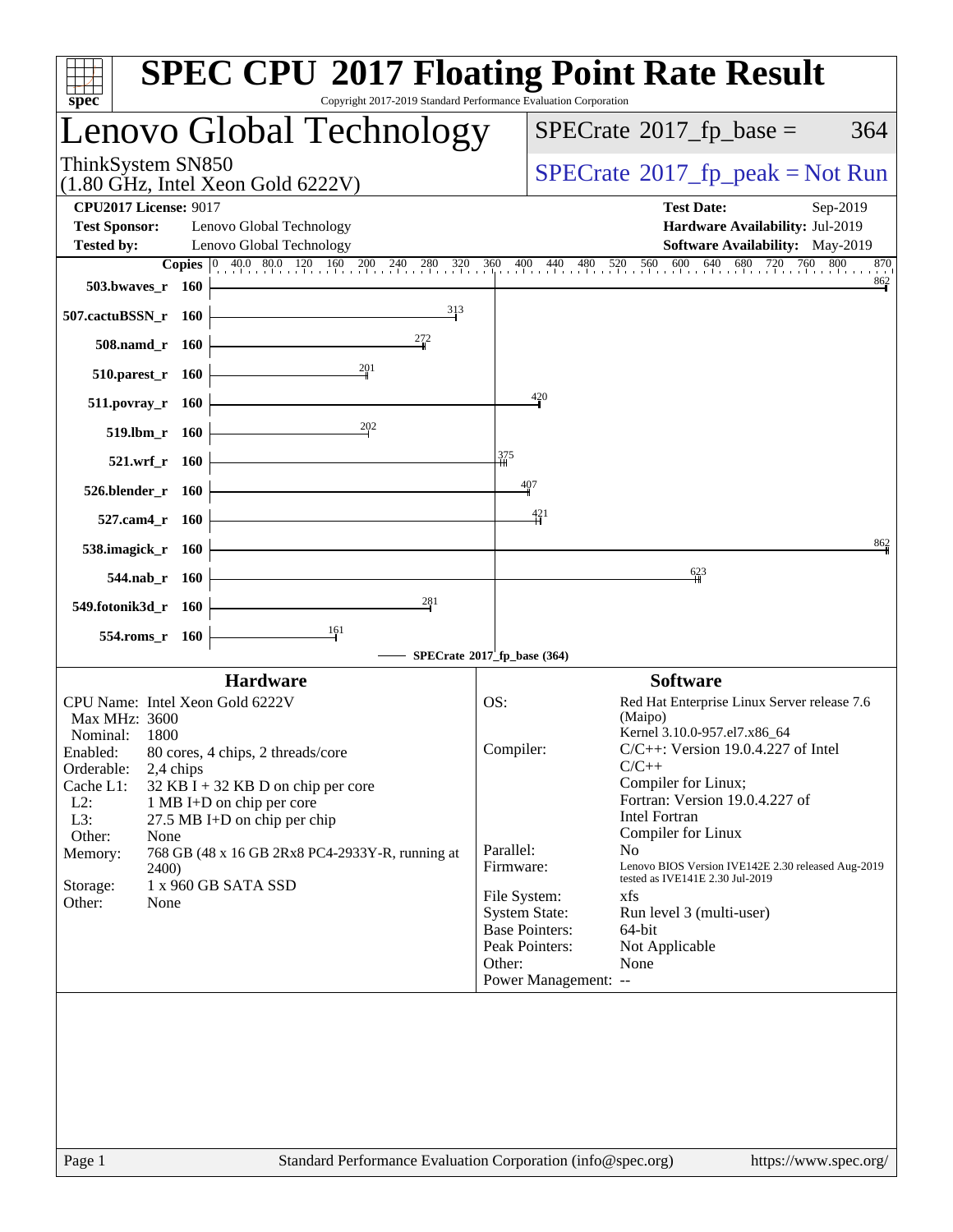

## Lenovo Global Technology

 $SPECTate$ <sup>®</sup>[2017\\_fp\\_base =](http://www.spec.org/auto/cpu2017/Docs/result-fields.html#SPECrate2017fpbase) 364

#### (1.80 GHz, Intel Xeon Gold 6222V) ThinkSystem SN850<br>(1.80 GHz, Intel Year Gald 6222V) [SPECrate](http://www.spec.org/auto/cpu2017/Docs/result-fields.html#SPECrate2017fppeak)®[2017\\_fp\\_peak = N](http://www.spec.org/auto/cpu2017/Docs/result-fields.html#SPECrate2017fppeak)ot Run

**[Test Sponsor:](http://www.spec.org/auto/cpu2017/Docs/result-fields.html#TestSponsor)** Lenovo Global Technology **[Hardware Availability:](http://www.spec.org/auto/cpu2017/Docs/result-fields.html#HardwareAvailability)** Jul-2019

**[CPU2017 License:](http://www.spec.org/auto/cpu2017/Docs/result-fields.html#CPU2017License)** 9017 **[Test Date:](http://www.spec.org/auto/cpu2017/Docs/result-fields.html#TestDate)** Sep-2019

**[Tested by:](http://www.spec.org/auto/cpu2017/Docs/result-fields.html#Testedby)** Lenovo Global Technology **[Software Availability:](http://www.spec.org/auto/cpu2017/Docs/result-fields.html#SoftwareAvailability)** May-2019

#### **[Results Table](http://www.spec.org/auto/cpu2017/Docs/result-fields.html#ResultsTable)**

|                                   |                |                |       | <b>Base</b>    |       |                | <b>Peak</b> |               |                |              |                |              |                |              |
|-----------------------------------|----------------|----------------|-------|----------------|-------|----------------|-------------|---------------|----------------|--------------|----------------|--------------|----------------|--------------|
| <b>Benchmark</b>                  | <b>Copies</b>  | <b>Seconds</b> | Ratio | <b>Seconds</b> | Ratio | <b>Seconds</b> | Ratio       | <b>Copies</b> | <b>Seconds</b> | <b>Ratio</b> | <b>Seconds</b> | <b>Ratio</b> | <b>Seconds</b> | <b>Ratio</b> |
| 503.bwayes r                      | 160            | 1862           | 862   | 1865           | 860   | 1860           | 862         |               |                |              |                |              |                |              |
| 507.cactuBSSN r                   | 160            | 647            | 313   | 646            | 314   | 647            | 313         |               |                |              |                |              |                |              |
| $508$ .namd $r$                   | 160            | 555            | 274   | 560            | 272   | 561            | 271         |               |                |              |                |              |                |              |
| 510.parest_r                      | 160            | 2087           | 201   | 2104           | 199   | 2086           | 201         |               |                |              |                |              |                |              |
| 511.povray_r                      | 160            | 890            | 420   | 892            | 419   | 888            | 421         |               |                |              |                |              |                |              |
| 519.1bm r                         | 160            | 834            | 202   | 835            | 202   | 834            | 202         |               |                |              |                |              |                |              |
| $521$ .wrf r                      | 160            | 956            | 375   | 948            | 378   | 967            | 371         |               |                |              |                |              |                |              |
| 526.blender r                     | 160            | 599            | 407   | 598            | 407   | 601            | 405         |               |                |              |                |              |                |              |
| $527$ .cam $4r$                   | 160            | 665            | 421   | 674            | 415   | 663            | 422         |               |                |              |                |              |                |              |
| 538.imagick_r                     | 160            | 462            | 861   | 460            | 864   | 462            | 862         |               |                |              |                |              |                |              |
| 544.nab r                         | 160            | 436            | 618   | 431            | 625   | 433            | 623         |               |                |              |                |              |                |              |
| 549.fotonik3d r                   | 160            | 2222           | 281   | 2218           | 281   | 2220           | 281         |               |                |              |                |              |                |              |
| $554$ .roms_r                     | 160            | 1590           | 160   | 1579           | 161   | 1579           | 161         |               |                |              |                |              |                |              |
| $SPECrate^{\circ}2017$ _fp_base = |                | 364            |       |                |       |                |             |               |                |              |                |              |                |              |
| $SPECrate^{\circ}2017$ fp peak =  | <b>Not Run</b> |                |       |                |       |                |             |               |                |              |                |              |                |              |

Results appear in the [order in which they were run](http://www.spec.org/auto/cpu2017/Docs/result-fields.html#RunOrder). Bold underlined text [indicates a median measurement](http://www.spec.org/auto/cpu2017/Docs/result-fields.html#Median).

#### **[Submit Notes](http://www.spec.org/auto/cpu2017/Docs/result-fields.html#SubmitNotes)**

 The numactl mechanism was used to bind copies to processors. The config file option 'submit' was used to generate numactl commands to bind each copy to a specific processor. For details, please see the config file.

#### **[Operating System Notes](http://www.spec.org/auto/cpu2017/Docs/result-fields.html#OperatingSystemNotes)**

Stack size set to unlimited using "ulimit -s unlimited"

#### **[General Notes](http://www.spec.org/auto/cpu2017/Docs/result-fields.html#GeneralNotes)**

Environment variables set by runcpu before the start of the run: LD LIBRARY PATH = "/home/cpu2017-1.0.5-ic19.0u4/lib/intel64"

 Binaries compiled on a system with 1x Intel Core i9-799X CPU + 32GB RAM memory using Redhat Enterprise Linux 7.5 Transparent Huge Pages enabled by default Prior to runcpu invocation Filesystem page cache synced and cleared with: sync; echo 3> /proc/sys/vm/drop\_caches runcpu command invoked through numactl i.e.: numactl --interleave=all runcpu <etc> NA: The test sponsor attests, as of date of publication, that CVE-2017-5754 (Meltdown)

**(Continued on next page)**

| Page 2 | Standard Performance Evaluation Corporation (info@spec.org) | https://www.spec.org/ |
|--------|-------------------------------------------------------------|-----------------------|
|--------|-------------------------------------------------------------|-----------------------|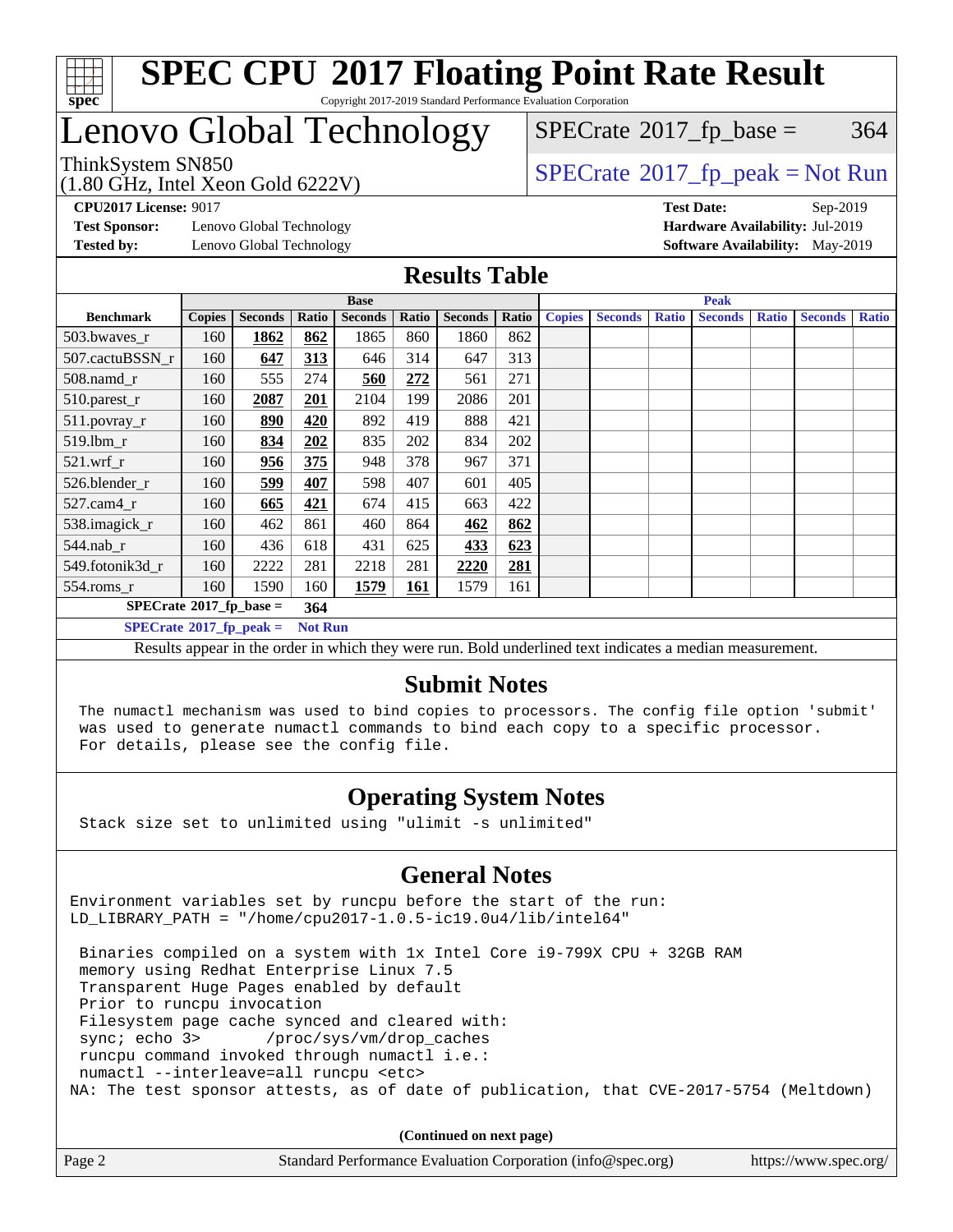

# **[SPEC CPU](http://www.spec.org/auto/cpu2017/Docs/result-fields.html#SPECCPU2017FloatingPointRateResult)[2017 Floating Point Rate Result](http://www.spec.org/auto/cpu2017/Docs/result-fields.html#SPECCPU2017FloatingPointRateResult)**

Copyright 2017-2019 Standard Performance Evaluation Corporation

## Lenovo Global Technology

 $SPECTate$ <sup>®</sup>[2017\\_fp\\_base =](http://www.spec.org/auto/cpu2017/Docs/result-fields.html#SPECrate2017fpbase) 364

(1.80 GHz, Intel Xeon Gold 6222V)

ThinkSystem SN850<br>  $\begin{array}{c}\n\text{SPECrate} \textcirc 2017 \text{ fp } peak = Not Run\n\end{array}$  $\begin{array}{c}\n\text{SPECrate} \textcirc 2017 \text{ fp } peak = Not Run\n\end{array}$  $\begin{array}{c}\n\text{SPECrate} \textcirc 2017 \text{ fp } peak = Not Run\n\end{array}$ 

**[Test Sponsor:](http://www.spec.org/auto/cpu2017/Docs/result-fields.html#TestSponsor)** Lenovo Global Technology **[Hardware Availability:](http://www.spec.org/auto/cpu2017/Docs/result-fields.html#HardwareAvailability)** Jul-2019 **[Tested by:](http://www.spec.org/auto/cpu2017/Docs/result-fields.html#Testedby)** Lenovo Global Technology **[Software Availability:](http://www.spec.org/auto/cpu2017/Docs/result-fields.html#SoftwareAvailability)** May-2019

**[CPU2017 License:](http://www.spec.org/auto/cpu2017/Docs/result-fields.html#CPU2017License)** 9017 **[Test Date:](http://www.spec.org/auto/cpu2017/Docs/result-fields.html#TestDate)** Sep-2019

#### **[General Notes \(Continued\)](http://www.spec.org/auto/cpu2017/Docs/result-fields.html#GeneralNotes)**

is mitigated in the system as tested and documented. Yes: The test sponsor attests, as of date of publication, that CVE-2017-5753 (Spectre variant 1) is mitigated in the system as tested and documented. Yes: The test sponsor attests, as of date of publication, that CVE-2017-5715 (Spectre variant 2) is mitigated in the system as tested and documented. Yes: The test sponsor attests, as of date of publication, that CVE-2018-3640 (Spectre variant 3a) is mitigated in the system as tested and documented. Yes: The test sponsor attests, as of date of publication, that CVE-2018-3639 (Spectre variant 4) is mitigated in the system as tested and documented.

#### **[Platform Notes](http://www.spec.org/auto/cpu2017/Docs/result-fields.html#PlatformNotes)**

Page 3 Standard Performance Evaluation Corporation [\(info@spec.org\)](mailto:info@spec.org) <https://www.spec.org/> BIOS configuration: Choose Operating Mode set to Maximum Performance SNC set to Enable LLC dead line alloc set to Disable Sysinfo program /home/cpu2017-1.0.5-ic19.0u4/bin/sysinfo Rev: r5974 of 2018-05-19 9bcde8f2999c33d61f64985e45859ea9 running on localhost.localdomain Fri Sep 13 12:54:14 2019 SUT (System Under Test) info as seen by some common utilities. For more information on this section, see <https://www.spec.org/cpu2017/Docs/config.html#sysinfo> From /proc/cpuinfo model name : Intel(R) Xeon(R) Gold 6222V CPU @ 1.80GHz 4 "physical id"s (chips) 160 "processors" cores, siblings (Caution: counting these is hw and system dependent. The following excerpts from /proc/cpuinfo might not be reliable. Use with caution.) cpu cores : 20 siblings : 40 physical 0: cores 0 1 2 3 4 8 9 10 11 12 16 17 18 19 20 24 25 26 27 28 physical 1: cores 0 1 2 3 4 8 9 10 11 12 16 17 18 19 20 24 25 26 27 28 physical 2: cores 0 1 2 3 4 8 9 10 11 12 16 17 18 19 20 24 25 26 27 28 physical 3: cores 0 1 2 3 4 8 9 10 11 12 16 17 18 19 20 24 25 26 27 28 From lscpu: Architecture: x86\_64 CPU op-mode(s): 32-bit, 64-bit<br>Byte Order: Little Endian Little Endian CPU(s): 160 On-line CPU(s) list: 0-159 Thread(s) per core: 2 Core(s) per socket: 20 Socket(s): 4 **(Continued on next page)**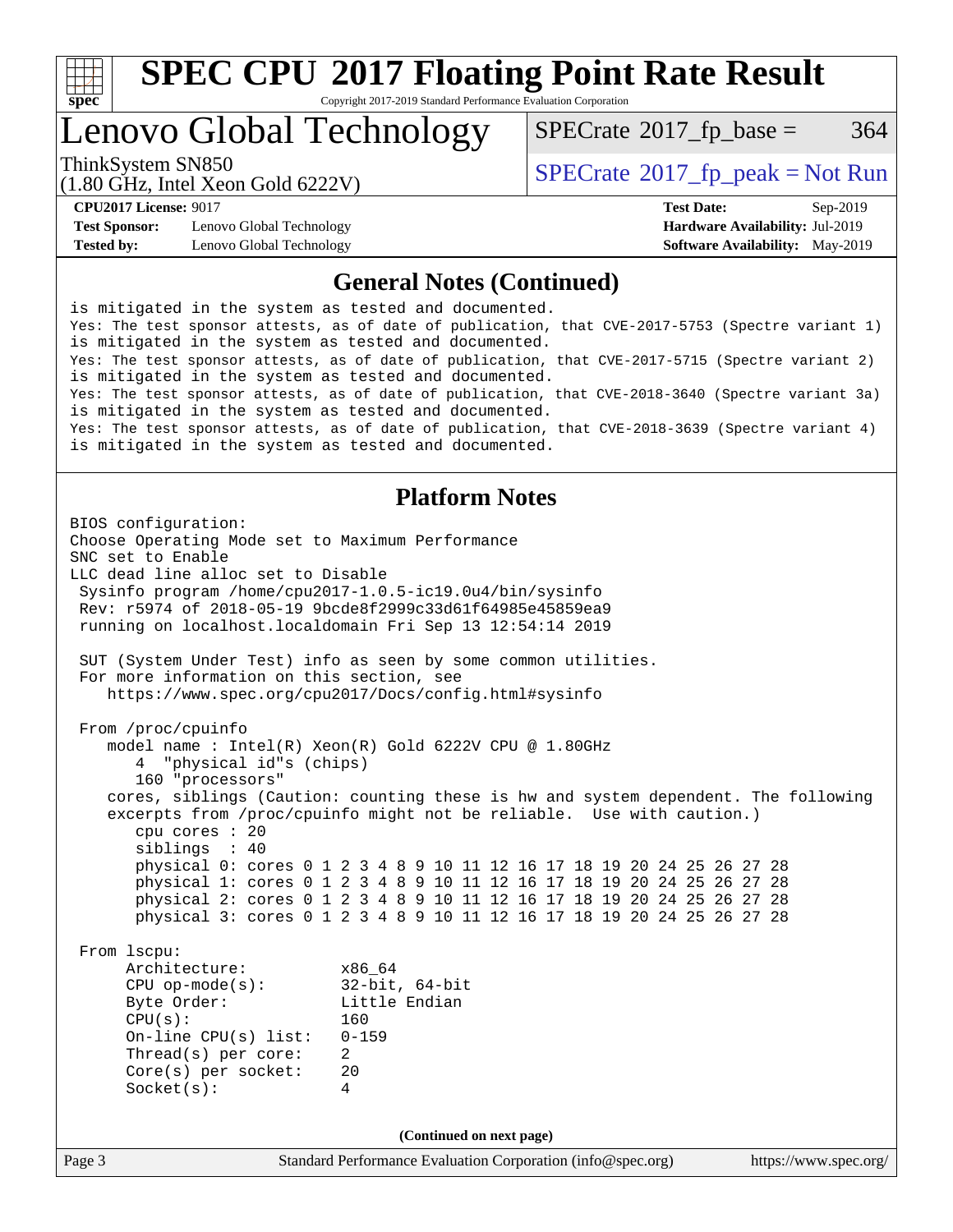

# **[SPEC CPU](http://www.spec.org/auto/cpu2017/Docs/result-fields.html#SPECCPU2017FloatingPointRateResult)[2017 Floating Point Rate Result](http://www.spec.org/auto/cpu2017/Docs/result-fields.html#SPECCPU2017FloatingPointRateResult)**

Copyright 2017-2019 Standard Performance Evaluation Corporation

Lenovo Global Technology

 $SPECTate@2017_fp\_base = 364$ 

(1.80 GHz, Intel Xeon Gold 6222V)

ThinkSystem SN850<br>(1.80 GHz, Intel Xeon Gold 6222V) [SPECrate](http://www.spec.org/auto/cpu2017/Docs/result-fields.html#SPECrate2017fppeak)®[2017\\_fp\\_peak = N](http://www.spec.org/auto/cpu2017/Docs/result-fields.html#SPECrate2017fppeak)ot Run

**[CPU2017 License:](http://www.spec.org/auto/cpu2017/Docs/result-fields.html#CPU2017License)** 9017 **[Test Date:](http://www.spec.org/auto/cpu2017/Docs/result-fields.html#TestDate)** Sep-2019

**[Test Sponsor:](http://www.spec.org/auto/cpu2017/Docs/result-fields.html#TestSponsor)** Lenovo Global Technology **[Hardware Availability:](http://www.spec.org/auto/cpu2017/Docs/result-fields.html#HardwareAvailability)** Jul-2019 **[Tested by:](http://www.spec.org/auto/cpu2017/Docs/result-fields.html#Testedby)** Lenovo Global Technology **[Software Availability:](http://www.spec.org/auto/cpu2017/Docs/result-fields.html#SoftwareAvailability)** May-2019

#### **[Platform Notes \(Continued\)](http://www.spec.org/auto/cpu2017/Docs/result-fields.html#PlatformNotes)**

| NUMA $node(s):$            | 8                                                                                    |
|----------------------------|--------------------------------------------------------------------------------------|
| Vendor ID:                 | GenuineIntel                                                                         |
| CPU family:                | 6                                                                                    |
| Model:                     | 85                                                                                   |
| Model name:                | $Intel(R) Xeon(R) Gold 6222V CPU @ 1.80GHz$                                          |
| Stepping:                  | 7                                                                                    |
| CPU MHz:                   | 1800.000                                                                             |
| BogoMIPS:                  | 3600.00                                                                              |
| Virtualization:            | $VT - x$                                                                             |
| L1d cache:                 | 32K                                                                                  |
| Lli cache:                 | 32K                                                                                  |
| L2 cache:                  | 1024K                                                                                |
| L3 cache:                  | 28160K                                                                               |
| NUMA node0 CPU(s):         | $0-2, 5, 6, 10-12, 15, 16, 80-82, 85, 86, 90-92, 95, 96$                             |
| NUMA nodel CPU(s):         | 3, 4, 7-9, 13, 14, 17-19, 83, 84, 87-89, 93, 94, 97-99                               |
| NUMA $node2$ $CPU(s)$ :    | 20-22, 25, 26, 30-32, 35, 36, 100-102, 105, 106, 110-112, 115, 116                   |
| NUMA node3 CPU(s):         | 23, 24, 27-29, 33, 34, 37-39, 103, 104, 107-109, 113, 114, 117-119                   |
| NUMA node4 CPU(s):         | 40-42, 45, 46, 50-52, 55, 56, 120-122, 125, 126, 130-132, 135, 136                   |
| NUMA $node5$ $CPU(s):$     | 43, 44, 47-49, 53, 54, 57-59, 123, 124, 127-129, 133, 134, 137-139                   |
| NUMA node6 $CPU(s):$       | 60-62, 65, 66, 70-72, 75, 76, 140-142, 145, 146, 150-152, 155, 156                   |
| NUMA node7 CPU(s):         | 63, 64, 67-69, 73, 74, 77-79, 143, 144, 147-149, 153, 154, 157-159                   |
| Flags:                     | fpu vme de pse tsc msr pae mce cx8 apic sep mtrr pge mca cmov                        |
|                            | pat pse36 clflush dts acpi mmx fxsr sse sse2 ss ht tm pbe syscall nx pdpe1qb rdtscp  |
|                            | lm constant_tsc art arch_perfmon pebs bts rep_good nopl xtopology nonstop_tsc        |
|                            | aperfmperf eagerfpu pni pclmulqdq dtes64 ds_cpl vmx smx est tm2 ssse3 sdbg fma cx16  |
|                            | xtpr pdcm pcid dca sse4_1 sse4_2 x2apic movbe popcnt tsc_deadline_timer aes xsave    |
|                            | avx f16c rdrand lahf_lm abm 3dnowprefetch epb cat_13 cdp_13 intel_ppin intel_pt ssbd |
|                            | mba ibrs ibpb stibp ibrs_enhanced tpr_shadow vnmi flexpriority ept vpid fsgsbase     |
|                            | tsc_adjust bmil hle avx2 smep bmi2 erms invpcid rtm cqm mpx rdt_a avx512f avx512dq   |
|                            | rdseed adx smap clflushopt clwb avx512cd avx512bw avx512vl xsaveopt xsavec xgetbvl   |
|                            | cqm_llc cqm_occup_llc cqm_mbm_total cqm_mbm_local dtherm ida arat pln pts pku ospke  |
|                            | avx512_vnni spec_ctrl intel_stibp flush_lld arch_capabilities                        |
|                            |                                                                                      |
| /proc/cpuinfo cache data   |                                                                                      |
| cache size : 28160 KB      |                                                                                      |
|                            |                                                                                      |
|                            | From numactl --hardware WARNING: a numactl 'node' might or might not correspond to a |
| physical chip.             |                                                                                      |
| $available: 8 nodes (0-7)$ |                                                                                      |
|                            | node 0 cpus: 0 1 2 5 6 10 11 12 15 16 80 81 82 85 86 90 91 92 95 96                  |
| node 0 size: 97973 MB      |                                                                                      |
| node 0 free: 95529 MB      |                                                                                      |
|                            | node 1 cpus: 3 4 7 8 9 13 14 17 18 19 83 84 87 88 89 93 94 97 98 99                  |
| node 1 size: 98304 MB      |                                                                                      |
| node 1 free: 95186 MB      |                                                                                      |
|                            | node 2 cpus: 20 21 22 25 26 30 31 32 35 36 100 101 102 105 106 110 111 112 115 116   |
| node 2 size: 98304 MB      |                                                                                      |
|                            |                                                                                      |
|                            |                                                                                      |

**(Continued on next page)**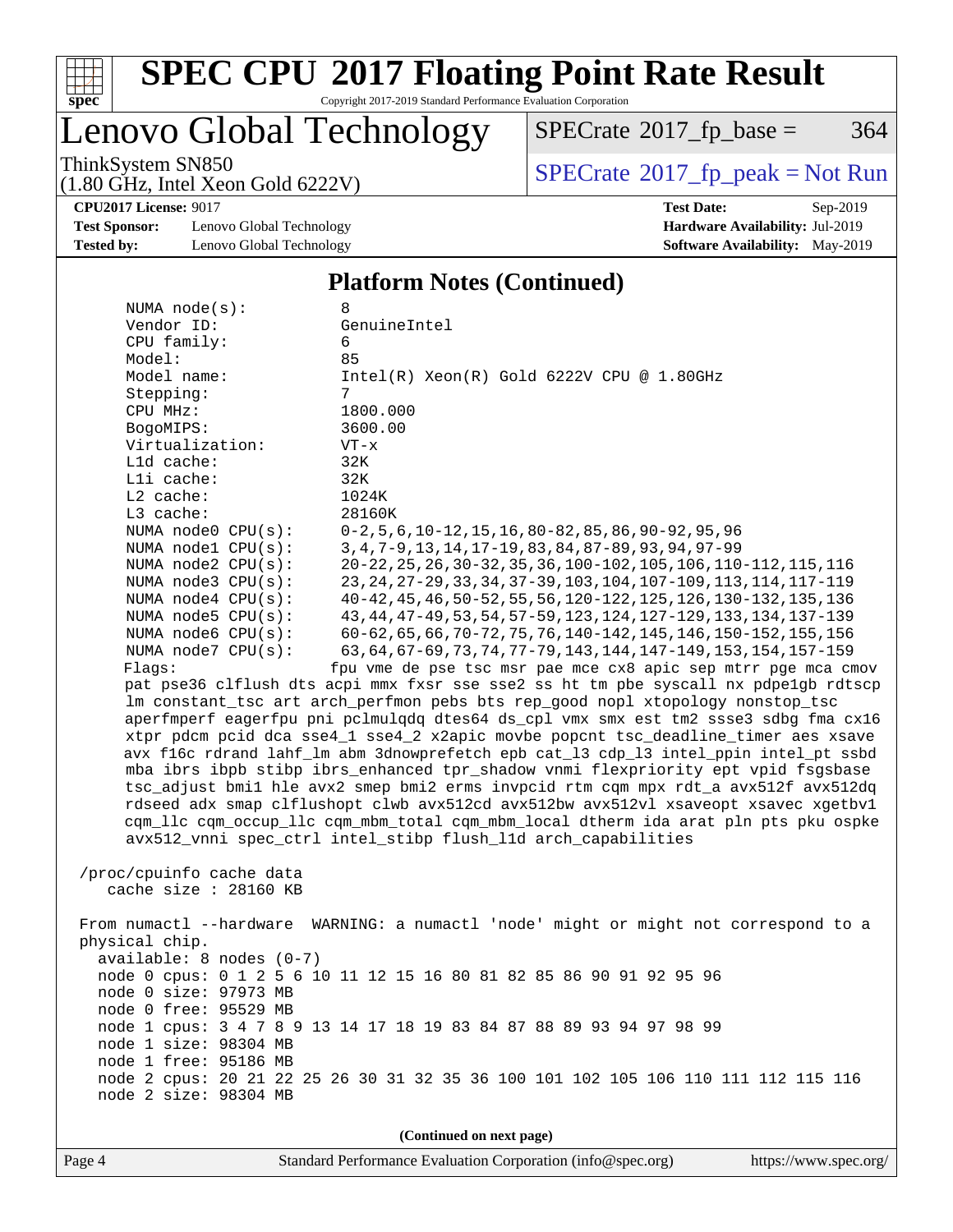

# **[SPEC CPU](http://www.spec.org/auto/cpu2017/Docs/result-fields.html#SPECCPU2017FloatingPointRateResult)[2017 Floating Point Rate Result](http://www.spec.org/auto/cpu2017/Docs/result-fields.html#SPECCPU2017FloatingPointRateResult)**

Copyright 2017-2019 Standard Performance Evaluation Corporation

# Lenovo Global Technology

 $SPECTate@2017_fp\_base = 364$ 

(1.80 GHz, Intel Xeon Gold 6222V)

ThinkSystem SN850<br>(1.80 GHz, Intel Xeon Gold 6222V) [SPECrate](http://www.spec.org/auto/cpu2017/Docs/result-fields.html#SPECrate2017fppeak)®[2017\\_fp\\_peak = N](http://www.spec.org/auto/cpu2017/Docs/result-fields.html#SPECrate2017fppeak)ot Run

**[Test Sponsor:](http://www.spec.org/auto/cpu2017/Docs/result-fields.html#TestSponsor)** Lenovo Global Technology **[Hardware Availability:](http://www.spec.org/auto/cpu2017/Docs/result-fields.html#HardwareAvailability)** Jul-2019 **[Tested by:](http://www.spec.org/auto/cpu2017/Docs/result-fields.html#Testedby)** Lenovo Global Technology **[Software Availability:](http://www.spec.org/auto/cpu2017/Docs/result-fields.html#SoftwareAvailability)** May-2019

**[CPU2017 License:](http://www.spec.org/auto/cpu2017/Docs/result-fields.html#CPU2017License)** 9017 **[Test Date:](http://www.spec.org/auto/cpu2017/Docs/result-fields.html#TestDate)** Sep-2019

#### **[Platform Notes \(Continued\)](http://www.spec.org/auto/cpu2017/Docs/result-fields.html#PlatformNotes)**

| node 2 free: 95964 MB                                                                                                                                                                                                                                                                                                                                    |                                                                                                      |       |    |                         |     |       |  |     |    |  |  |  |  |  |  |  |
|----------------------------------------------------------------------------------------------------------------------------------------------------------------------------------------------------------------------------------------------------------------------------------------------------------------------------------------------------------|------------------------------------------------------------------------------------------------------|-------|----|-------------------------|-----|-------|--|-----|----|--|--|--|--|--|--|--|
| node 3 cpus: 23 24 27 28 29 33 34 37 38 39 103 104 107 108 109 113 114 117 118 119                                                                                                                                                                                                                                                                       |                                                                                                      |       |    |                         |     |       |  |     |    |  |  |  |  |  |  |  |
| node 3 size: 98304 MB                                                                                                                                                                                                                                                                                                                                    |                                                                                                      |       |    |                         |     |       |  |     |    |  |  |  |  |  |  |  |
| node 3 free: 95910 MB                                                                                                                                                                                                                                                                                                                                    |                                                                                                      |       |    |                         |     |       |  |     |    |  |  |  |  |  |  |  |
| node 4 cpus: 40 41 42 45 46 50 51 52 55 56 120 121 122 125 126 130 131 132 135 136                                                                                                                                                                                                                                                                       |                                                                                                      |       |    |                         |     |       |  |     |    |  |  |  |  |  |  |  |
| node 4 size: 98304 MB                                                                                                                                                                                                                                                                                                                                    |                                                                                                      |       |    |                         |     |       |  |     |    |  |  |  |  |  |  |  |
| node 4 free: 95996 MB                                                                                                                                                                                                                                                                                                                                    |                                                                                                      |       |    |                         |     |       |  |     |    |  |  |  |  |  |  |  |
| node 5 cpus: 43 44 47 48 49 53 54 57 58 59 123 124 127 128 129 133 134 137 138 139<br>node 5 size: 98304 MB                                                                                                                                                                                                                                              |                                                                                                      |       |    |                         |     |       |  |     |    |  |  |  |  |  |  |  |
| node 5 free: 95979 MB                                                                                                                                                                                                                                                                                                                                    |                                                                                                      |       |    |                         |     |       |  |     |    |  |  |  |  |  |  |  |
| node 6 cpus: 60 61 62 65 66 70 71 72 75 76 140 141 142 145 146 150 151 152 155 156                                                                                                                                                                                                                                                                       |                                                                                                      |       |    |                         |     |       |  |     |    |  |  |  |  |  |  |  |
| node 6 size: 98304 MB                                                                                                                                                                                                                                                                                                                                    |                                                                                                      |       |    |                         |     |       |  |     |    |  |  |  |  |  |  |  |
| node 6 free: 95999 MB                                                                                                                                                                                                                                                                                                                                    |                                                                                                      |       |    |                         |     |       |  |     |    |  |  |  |  |  |  |  |
| node 7 cpus: 63 64 67 68 69 73 74 77 78 79 143 144 147 148 149 153 154 157 158 159                                                                                                                                                                                                                                                                       |                                                                                                      |       |    |                         |     |       |  |     |    |  |  |  |  |  |  |  |
| node 7 size: 98304 MB                                                                                                                                                                                                                                                                                                                                    |                                                                                                      |       |    |                         |     |       |  |     |    |  |  |  |  |  |  |  |
| node 7 free: 95978 MB                                                                                                                                                                                                                                                                                                                                    |                                                                                                      |       |    |                         |     |       |  |     |    |  |  |  |  |  |  |  |
| node distances:                                                                                                                                                                                                                                                                                                                                          |                                                                                                      |       |    |                         |     |       |  |     |    |  |  |  |  |  |  |  |
| node 0 1 2                                                                                                                                                                                                                                                                                                                                               |                                                                                                      |       |    | $\overline{\mathbf{3}}$ | 4 5 |       |  | 6 7 |    |  |  |  |  |  |  |  |
| 0:                                                                                                                                                                                                                                                                                                                                                       | 10                                                                                                   | 11    | 21 | 21                      |     | 21 21 |  | 21  | 21 |  |  |  |  |  |  |  |
| 1:                                                                                                                                                                                                                                                                                                                                                       | 11                                                                                                   | 10    | 21 | 21                      | 21  | 21    |  | 21  | 21 |  |  |  |  |  |  |  |
| 2:                                                                                                                                                                                                                                                                                                                                                       |                                                                                                      | 21 21 | 10 | 11                      | 21  | 21    |  | 21  | 21 |  |  |  |  |  |  |  |
| 3:                                                                                                                                                                                                                                                                                                                                                       | 21                                                                                                   | 21    | 11 | 10 <sup>°</sup>         | 21  | - 21  |  | 21  | 21 |  |  |  |  |  |  |  |
| 4:                                                                                                                                                                                                                                                                                                                                                       |                                                                                                      | 21 21 | 21 | 21                      | 10  | 11    |  | 21  | 21 |  |  |  |  |  |  |  |
| 5:                                                                                                                                                                                                                                                                                                                                                       |                                                                                                      | 21 21 | 21 | 21                      | 11  | 10    |  | 21  | 21 |  |  |  |  |  |  |  |
| 6:                                                                                                                                                                                                                                                                                                                                                       |                                                                                                      | 21 21 | 21 | 21                      | 21  | 21    |  | 10  | 11 |  |  |  |  |  |  |  |
| 7:                                                                                                                                                                                                                                                                                                                                                       | 21                                                                                                   | 21    | 21 | 21                      |     | 21 21 |  | 11  | 10 |  |  |  |  |  |  |  |
|                                                                                                                                                                                                                                                                                                                                                          | From /proc/meminfo<br>MemTotal:<br>792235420 kB<br>HugePages_Total:<br>0<br>Hugepagesize:<br>2048 kB |       |    |                         |     |       |  |     |    |  |  |  |  |  |  |  |
| From /etc/*release* /etc/*version*<br>os-release:<br>NAME="Red Hat Enterprise Linux Server"<br>VERSION="7.6 (Maipo)"<br>ID="rhel"<br>ID LIKE="fedora"<br>VARIANT="Server"<br>VARIANT_ID="server"<br>VERSION ID="7.6"<br>PRETTY_NAME="Red Hat Enterprise Linux Server 7.6 (Maipo)"<br>redhat-release: Red Hat Enterprise Linux Server release 7.6 (Maipo) |                                                                                                      |       |    |                         |     |       |  |     |    |  |  |  |  |  |  |  |
|                                                                                                                                                                                                                                                                                                                                                          | system-release: Red Hat Enterprise Linux Server release 7.6 (Maipo)                                  |       |    |                         |     |       |  |     |    |  |  |  |  |  |  |  |
| system-release-cpe: cpe:/o:redhat:enterprise_linux:7.6:ga:server                                                                                                                                                                                                                                                                                         |                                                                                                      |       |    |                         |     |       |  |     |    |  |  |  |  |  |  |  |
| uname $-a$ :                                                                                                                                                                                                                                                                                                                                             |                                                                                                      |       |    |                         |     |       |  |     |    |  |  |  |  |  |  |  |
|                                                                                                                                                                                                                                                                                                                                                          | (Continued on next page)                                                                             |       |    |                         |     |       |  |     |    |  |  |  |  |  |  |  |
|                                                                                                                                                                                                                                                                                                                                                          |                                                                                                      |       |    |                         |     |       |  |     |    |  |  |  |  |  |  |  |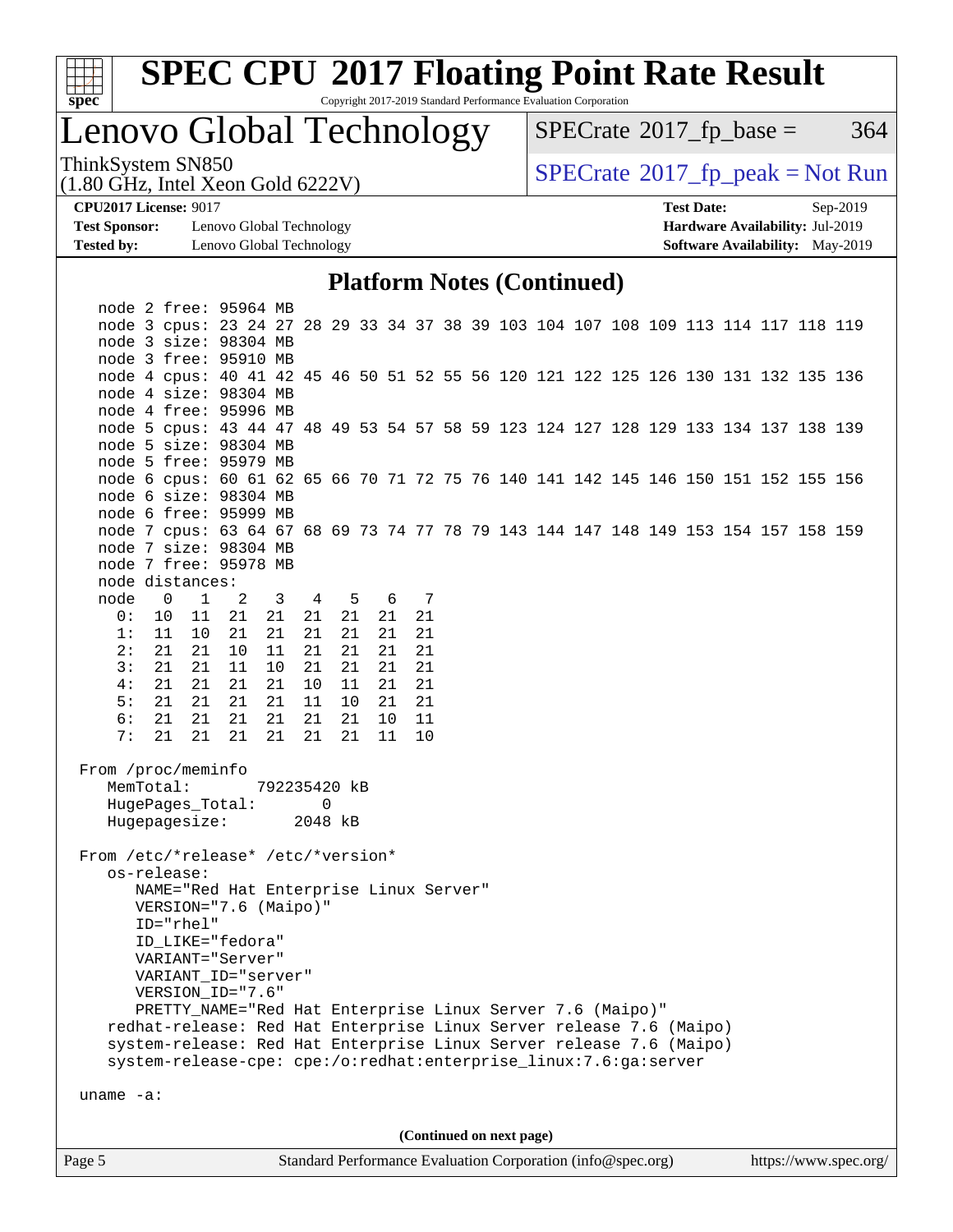| s<br>De<br>L. |  |  |  |  |  |  |  |
|---------------|--|--|--|--|--|--|--|

Lenovo Global Technology

 $SPECTate$ <sup>®</sup>[2017\\_fp\\_base =](http://www.spec.org/auto/cpu2017/Docs/result-fields.html#SPECrate2017fpbase) 364

(1.80 GHz, Intel Xeon Gold 6222V)

ThinkSystem SN850<br>(1.80 GHz, Intel Year Gold 6222V) [SPECrate](http://www.spec.org/auto/cpu2017/Docs/result-fields.html#SPECrate2017fppeak)®[2017\\_fp\\_peak = N](http://www.spec.org/auto/cpu2017/Docs/result-fields.html#SPECrate2017fppeak)ot Run

**[Test Sponsor:](http://www.spec.org/auto/cpu2017/Docs/result-fields.html#TestSponsor)** Lenovo Global Technology **[Hardware Availability:](http://www.spec.org/auto/cpu2017/Docs/result-fields.html#HardwareAvailability)** Jul-2019 **[Tested by:](http://www.spec.org/auto/cpu2017/Docs/result-fields.html#Testedby)** Lenovo Global Technology **[Software Availability:](http://www.spec.org/auto/cpu2017/Docs/result-fields.html#SoftwareAvailability)** May-2019

**[CPU2017 License:](http://www.spec.org/auto/cpu2017/Docs/result-fields.html#CPU2017License)** 9017 **[Test Date:](http://www.spec.org/auto/cpu2017/Docs/result-fields.html#TestDate)** Sep-2019

#### **[Platform Notes \(Continued\)](http://www.spec.org/auto/cpu2017/Docs/result-fields.html#PlatformNotes)**

 Linux localhost.localdomain 3.10.0-957.el7.x86\_64 #1 SMP Thu Oct 4 20:48:51 UTC 2018 x86\_64 x86\_64 x86\_64 GNU/Linux

Kernel self-reported vulnerability status:

 CVE-2017-5754 (Meltdown): Not affected CVE-2017-5753 (Spectre variant 1): Mitigation: Load fences, \_\_user pointer sanitization CVE-2017-5715 (Spectre variant 2): Mitigation: Enhanced IBRS

run-level 3 Sep 13 12:52

 SPEC is set to: /home/cpu2017-1.0.5-ic19.0u4 Filesystem Type Size Used Avail Use% Mounted on /dev/sda2 xfs 839G 29G 811G 4% /home

 Additional information from dmidecode follows. WARNING: Use caution when you interpret this section. The 'dmidecode' program reads system data which is "intended to allow hardware to be accurately determined", but the intent may not be met, as there are frequent changes to hardware, firmware, and the "DMTF SMBIOS" standard. BIOS Lenovo -[IVE141E-2.30]- 07/02/2019 Memory:

48x Samsung M393A2K43CB2-CVF 16 GB 2 rank 2933, configured at 2400

(End of data from sysinfo program)

#### **[Compiler Version Notes](http://www.spec.org/auto/cpu2017/Docs/result-fields.html#CompilerVersionNotes)**

| Page 6      | Standard Performance Evaluation Corporation (info@spec.org)                                                                                                                          | https://www.spec.org/ |
|-------------|--------------------------------------------------------------------------------------------------------------------------------------------------------------------------------------|-----------------------|
|             | (Continued on next page)                                                                                                                                                             |                       |
| $C++$ , $C$ | 511.povray_r(base) 526.blender_r(base)                                                                                                                                               |                       |
|             | Intel(R) $C++$ Intel(R) 64 Compiler for applications running on Intel(R) 64,<br>Version 19.0.4.227 Build 20190416<br>Copyright (C) 1985-2019 Intel Corporation. All rights reserved. |                       |
| $C++$       | 508. namd $r(base)$ 510. parest $r(base)$                                                                                                                                            |                       |
|             | Intel(R) C Intel(R) 64 Compiler for applications running on Intel(R) 64,<br>Version 19.0.4.227 Build 20190416<br>Copyright (C) 1985-2019 Intel Corporation. All rights reserved.     |                       |
|             |                                                                                                                                                                                      |                       |
| C           | 519.1bm_r(base) 538.imagick_r(base) 544.nab_r(base)                                                                                                                                  |                       |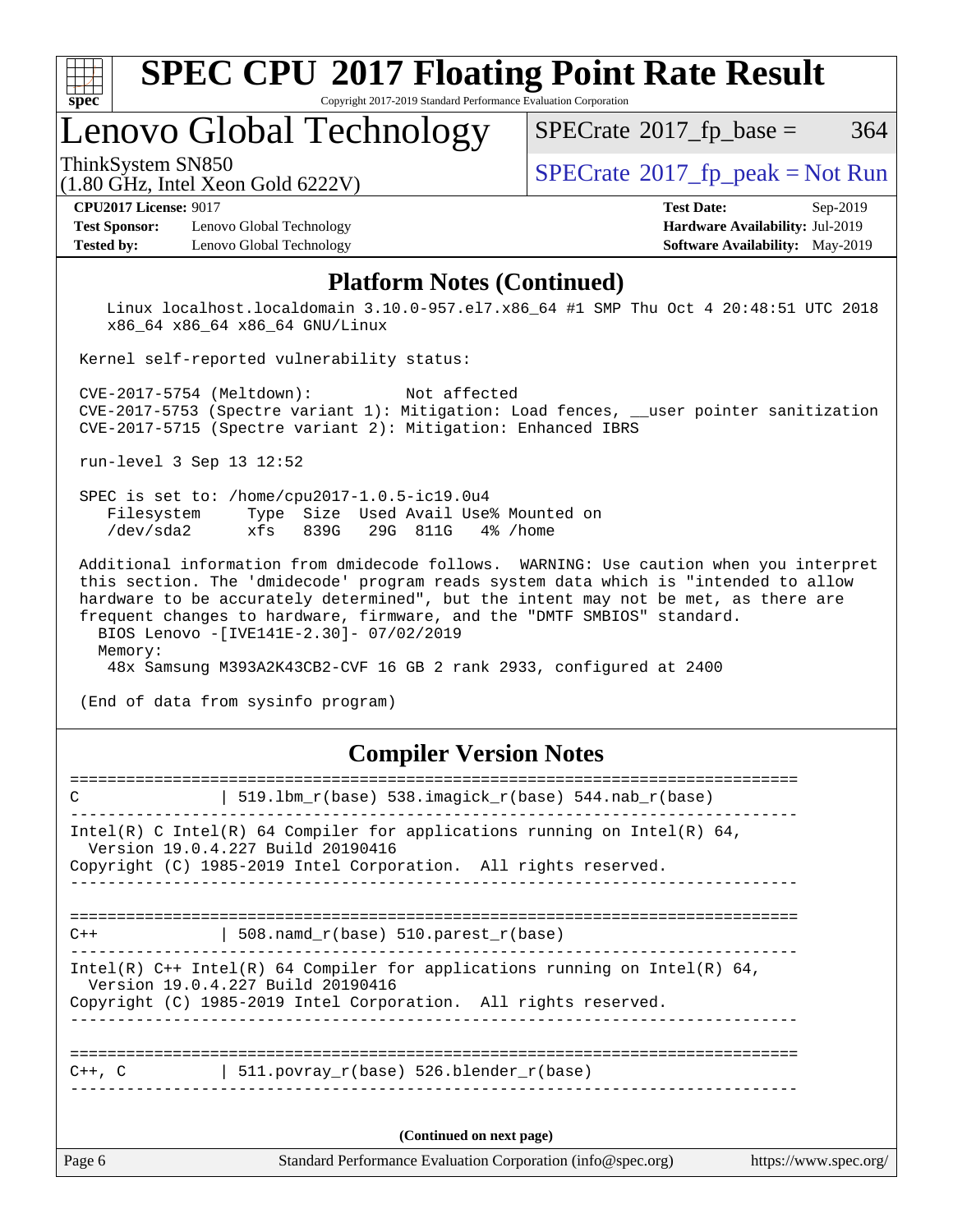

Lenovo Global Technology

 $SPECTate$ <sup>®</sup>[2017\\_fp\\_base =](http://www.spec.org/auto/cpu2017/Docs/result-fields.html#SPECrate2017fpbase) 364

(1.80 GHz, Intel Xeon Gold 6222V)

ThinkSystem SN850<br>(1.80 CHz, Intel Year Gald 6222V) [SPECrate](http://www.spec.org/auto/cpu2017/Docs/result-fields.html#SPECrate2017fppeak)®[2017\\_fp\\_peak = N](http://www.spec.org/auto/cpu2017/Docs/result-fields.html#SPECrate2017fppeak)ot Run

**[Test Sponsor:](http://www.spec.org/auto/cpu2017/Docs/result-fields.html#TestSponsor)** Lenovo Global Technology **[Hardware Availability:](http://www.spec.org/auto/cpu2017/Docs/result-fields.html#HardwareAvailability)** Jul-2019 **[Tested by:](http://www.spec.org/auto/cpu2017/Docs/result-fields.html#Testedby)** Lenovo Global Technology **[Software Availability:](http://www.spec.org/auto/cpu2017/Docs/result-fields.html#SoftwareAvailability)** May-2019

**[CPU2017 License:](http://www.spec.org/auto/cpu2017/Docs/result-fields.html#CPU2017License)** 9017 **[Test Date:](http://www.spec.org/auto/cpu2017/Docs/result-fields.html#TestDate)** Sep-2019

#### **[Compiler Version Notes \(Continued\)](http://www.spec.org/auto/cpu2017/Docs/result-fields.html#CompilerVersionNotes)**

Intel(R) C++ Intel(R) 64 Compiler for applications running on Intel(R)  $64$ , Version 19.0.4.227 Build 20190416 Copyright (C) 1985-2019 Intel Corporation. All rights reserved. Intel(R) C Intel(R) 64 Compiler for applications running on Intel(R) 64, Version 19.0.4.227 Build 20190416 Copyright (C) 1985-2019 Intel Corporation. All rights reserved. ------------------------------------------------------------------------------ ============================================================================== C++, C, Fortran | 507.cactuBSSN\_r(base) ------------------------------------------------------------------------------ Intel(R) C++ Intel(R) 64 Compiler for applications running on Intel(R) 64, Version 19.0.4.227 Build 20190416 Copyright (C) 1985-2019 Intel Corporation. All rights reserved. Intel(R) C Intel(R) 64 Compiler for applications running on Intel(R)  $64$ , Version 19.0.4.227 Build 20190416 Copyright (C) 1985-2019 Intel Corporation. All rights reserved. Intel(R) Fortran Intel(R) 64 Compiler for applications running on Intel(R) 64, Version 19.0.4.227 Build 20190416 Copyright (C) 1985-2019 Intel Corporation. All rights reserved. ------------------------------------------------------------------------------ ============================================================================== Fortran | 503.bwaves\_r(base) 549.fotonik3d\_r(base) 554.roms\_r(base) ------------------------------------------------------------------------------ Intel(R) Fortran Intel(R) 64 Compiler for applications running on Intel(R) 64, Version 19.0.4.227 Build 20190416 Copyright (C) 1985-2019 Intel Corporation. All rights reserved. ------------------------------------------------------------------------------ ============================================================================== Fortran,  $C$  | 521.wrf\_r(base) 527.cam4\_r(base) ------------------------------------------------------------------------------ Intel(R) Fortran Intel(R) 64 Compiler for applications running on Intel(R) 64, Version 19.0.4.227 Build 20190416 Copyright (C) 1985-2019 Intel Corporation. All rights reserved. Intel(R) C Intel(R) 64 Compiler for applications running on Intel(R)  $64$ , Version 19.0.4.227 Build 20190416 Copyright (C) 1985-2019 Intel Corporation. All rights reserved. ------------------------------------------------------------------------------

### **[Base Compiler Invocation](http://www.spec.org/auto/cpu2017/Docs/result-fields.html#BaseCompilerInvocation)**

[C benchmarks](http://www.spec.org/auto/cpu2017/Docs/result-fields.html#Cbenchmarks):

[icc -m64 -std=c11](http://www.spec.org/cpu2017/results/res2019q4/cpu2017-20190917-18307.flags.html#user_CCbase_intel_icc_64bit_c11_33ee0cdaae7deeeab2a9725423ba97205ce30f63b9926c2519791662299b76a0318f32ddfffdc46587804de3178b4f9328c46fa7c2b0cd779d7a61945c91cd35)

**(Continued on next page)**

Page 7 Standard Performance Evaluation Corporation [\(info@spec.org\)](mailto:info@spec.org) <https://www.spec.org/>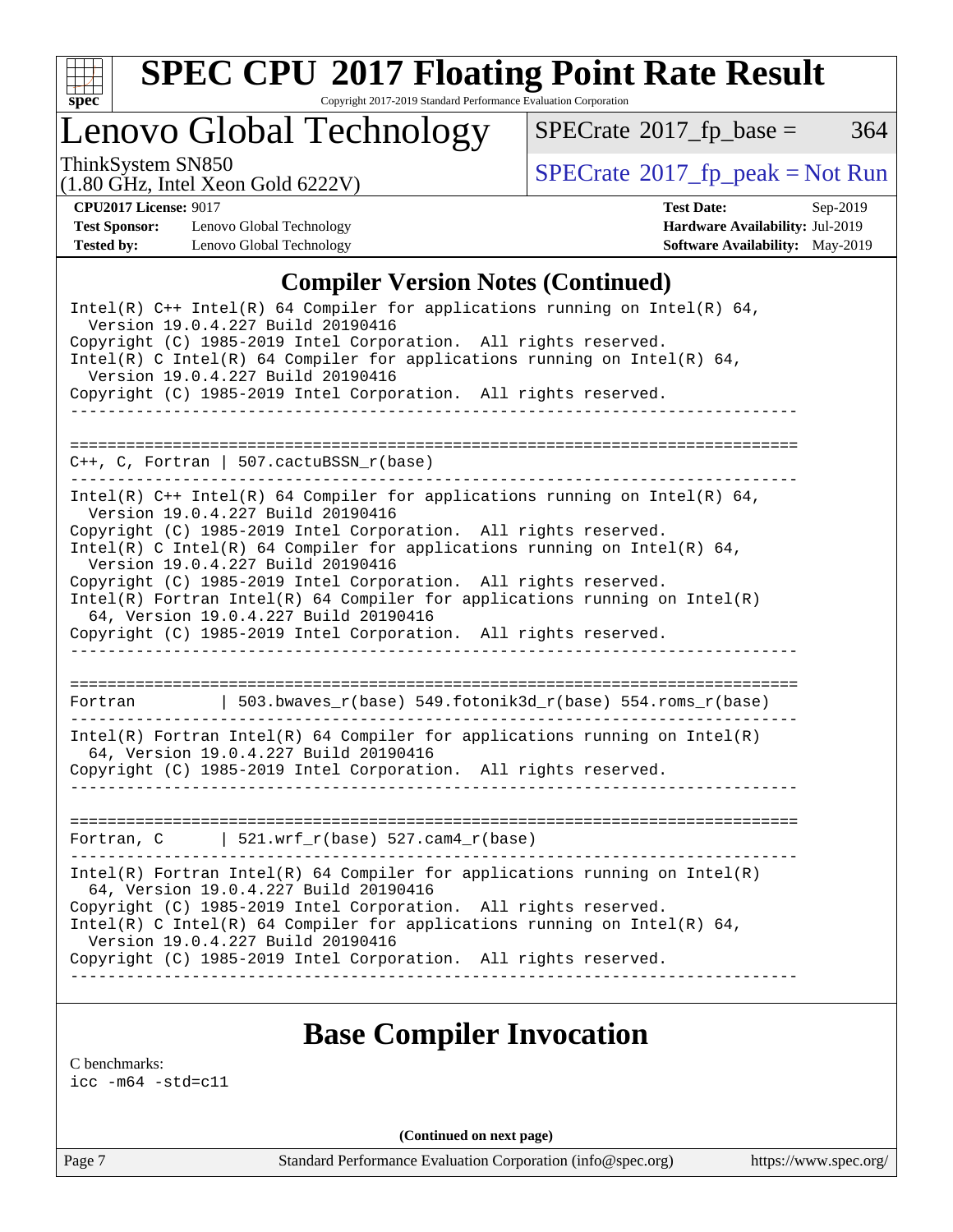

## Lenovo Global Technology

 $SPECTate$ <sup>®</sup>[2017\\_fp\\_base =](http://www.spec.org/auto/cpu2017/Docs/result-fields.html#SPECrate2017fpbase) 364

ThinkSystem SN850<br>(1.80 GHz, Intel Year Gold 6222V) [SPECrate](http://www.spec.org/auto/cpu2017/Docs/result-fields.html#SPECrate2017fppeak)®[2017\\_fp\\_peak = N](http://www.spec.org/auto/cpu2017/Docs/result-fields.html#SPECrate2017fppeak)ot Run

(1.80 GHz, Intel Xeon Gold 6222V)

**[Test Sponsor:](http://www.spec.org/auto/cpu2017/Docs/result-fields.html#TestSponsor)** Lenovo Global Technology **[Hardware Availability:](http://www.spec.org/auto/cpu2017/Docs/result-fields.html#HardwareAvailability)** Jul-2019 **[Tested by:](http://www.spec.org/auto/cpu2017/Docs/result-fields.html#Testedby)** Lenovo Global Technology **[Software Availability:](http://www.spec.org/auto/cpu2017/Docs/result-fields.html#SoftwareAvailability)** May-2019

**[CPU2017 License:](http://www.spec.org/auto/cpu2017/Docs/result-fields.html#CPU2017License)** 9017 **[Test Date:](http://www.spec.org/auto/cpu2017/Docs/result-fields.html#TestDate)** Sep-2019

### **[Base Compiler Invocation \(Continued\)](http://www.spec.org/auto/cpu2017/Docs/result-fields.html#BaseCompilerInvocation)**

[C++ benchmarks:](http://www.spec.org/auto/cpu2017/Docs/result-fields.html#CXXbenchmarks) [icpc -m64](http://www.spec.org/cpu2017/results/res2019q4/cpu2017-20190917-18307.flags.html#user_CXXbase_intel_icpc_64bit_4ecb2543ae3f1412ef961e0650ca070fec7b7afdcd6ed48761b84423119d1bf6bdf5cad15b44d48e7256388bc77273b966e5eb805aefd121eb22e9299b2ec9d9)

[Fortran benchmarks](http://www.spec.org/auto/cpu2017/Docs/result-fields.html#Fortranbenchmarks): [ifort -m64](http://www.spec.org/cpu2017/results/res2019q4/cpu2017-20190917-18307.flags.html#user_FCbase_intel_ifort_64bit_24f2bb282fbaeffd6157abe4f878425411749daecae9a33200eee2bee2fe76f3b89351d69a8130dd5949958ce389cf37ff59a95e7a40d588e8d3a57e0c3fd751)

[Benchmarks using both Fortran and C](http://www.spec.org/auto/cpu2017/Docs/result-fields.html#BenchmarksusingbothFortranandC): [ifort -m64](http://www.spec.org/cpu2017/results/res2019q4/cpu2017-20190917-18307.flags.html#user_CC_FCbase_intel_ifort_64bit_24f2bb282fbaeffd6157abe4f878425411749daecae9a33200eee2bee2fe76f3b89351d69a8130dd5949958ce389cf37ff59a95e7a40d588e8d3a57e0c3fd751) [icc -m64 -std=c11](http://www.spec.org/cpu2017/results/res2019q4/cpu2017-20190917-18307.flags.html#user_CC_FCbase_intel_icc_64bit_c11_33ee0cdaae7deeeab2a9725423ba97205ce30f63b9926c2519791662299b76a0318f32ddfffdc46587804de3178b4f9328c46fa7c2b0cd779d7a61945c91cd35)

[Benchmarks using both C and C++](http://www.spec.org/auto/cpu2017/Docs/result-fields.html#BenchmarksusingbothCandCXX): [icpc -m64](http://www.spec.org/cpu2017/results/res2019q4/cpu2017-20190917-18307.flags.html#user_CC_CXXbase_intel_icpc_64bit_4ecb2543ae3f1412ef961e0650ca070fec7b7afdcd6ed48761b84423119d1bf6bdf5cad15b44d48e7256388bc77273b966e5eb805aefd121eb22e9299b2ec9d9) [icc -m64 -std=c11](http://www.spec.org/cpu2017/results/res2019q4/cpu2017-20190917-18307.flags.html#user_CC_CXXbase_intel_icc_64bit_c11_33ee0cdaae7deeeab2a9725423ba97205ce30f63b9926c2519791662299b76a0318f32ddfffdc46587804de3178b4f9328c46fa7c2b0cd779d7a61945c91cd35)

[Benchmarks using Fortran, C, and C++:](http://www.spec.org/auto/cpu2017/Docs/result-fields.html#BenchmarksusingFortranCandCXX) [icpc -m64](http://www.spec.org/cpu2017/results/res2019q4/cpu2017-20190917-18307.flags.html#user_CC_CXX_FCbase_intel_icpc_64bit_4ecb2543ae3f1412ef961e0650ca070fec7b7afdcd6ed48761b84423119d1bf6bdf5cad15b44d48e7256388bc77273b966e5eb805aefd121eb22e9299b2ec9d9) [icc -m64 -std=c11](http://www.spec.org/cpu2017/results/res2019q4/cpu2017-20190917-18307.flags.html#user_CC_CXX_FCbase_intel_icc_64bit_c11_33ee0cdaae7deeeab2a9725423ba97205ce30f63b9926c2519791662299b76a0318f32ddfffdc46587804de3178b4f9328c46fa7c2b0cd779d7a61945c91cd35) [ifort -m64](http://www.spec.org/cpu2017/results/res2019q4/cpu2017-20190917-18307.flags.html#user_CC_CXX_FCbase_intel_ifort_64bit_24f2bb282fbaeffd6157abe4f878425411749daecae9a33200eee2bee2fe76f3b89351d69a8130dd5949958ce389cf37ff59a95e7a40d588e8d3a57e0c3fd751)

### **[Base Portability Flags](http://www.spec.org/auto/cpu2017/Docs/result-fields.html#BasePortabilityFlags)**

 503.bwaves\_r: [-DSPEC\\_LP64](http://www.spec.org/cpu2017/results/res2019q4/cpu2017-20190917-18307.flags.html#suite_basePORTABILITY503_bwaves_r_DSPEC_LP64) 507.cactuBSSN\_r: [-DSPEC\\_LP64](http://www.spec.org/cpu2017/results/res2019q4/cpu2017-20190917-18307.flags.html#suite_basePORTABILITY507_cactuBSSN_r_DSPEC_LP64) 508.namd\_r: [-DSPEC\\_LP64](http://www.spec.org/cpu2017/results/res2019q4/cpu2017-20190917-18307.flags.html#suite_basePORTABILITY508_namd_r_DSPEC_LP64) 510.parest\_r: [-DSPEC\\_LP64](http://www.spec.org/cpu2017/results/res2019q4/cpu2017-20190917-18307.flags.html#suite_basePORTABILITY510_parest_r_DSPEC_LP64) 511.povray\_r: [-DSPEC\\_LP64](http://www.spec.org/cpu2017/results/res2019q4/cpu2017-20190917-18307.flags.html#suite_basePORTABILITY511_povray_r_DSPEC_LP64) 519.lbm\_r: [-DSPEC\\_LP64](http://www.spec.org/cpu2017/results/res2019q4/cpu2017-20190917-18307.flags.html#suite_basePORTABILITY519_lbm_r_DSPEC_LP64) 521.wrf\_r: [-DSPEC\\_LP64](http://www.spec.org/cpu2017/results/res2019q4/cpu2017-20190917-18307.flags.html#suite_basePORTABILITY521_wrf_r_DSPEC_LP64) [-DSPEC\\_CASE\\_FLAG](http://www.spec.org/cpu2017/results/res2019q4/cpu2017-20190917-18307.flags.html#b521.wrf_r_baseCPORTABILITY_DSPEC_CASE_FLAG) [-convert big\\_endian](http://www.spec.org/cpu2017/results/res2019q4/cpu2017-20190917-18307.flags.html#user_baseFPORTABILITY521_wrf_r_convert_big_endian_c3194028bc08c63ac5d04de18c48ce6d347e4e562e8892b8bdbdc0214820426deb8554edfa529a3fb25a586e65a3d812c835984020483e7e73212c4d31a38223) 526.blender\_r: [-DSPEC\\_LP64](http://www.spec.org/cpu2017/results/res2019q4/cpu2017-20190917-18307.flags.html#suite_basePORTABILITY526_blender_r_DSPEC_LP64) [-DSPEC\\_LINUX](http://www.spec.org/cpu2017/results/res2019q4/cpu2017-20190917-18307.flags.html#b526.blender_r_baseCPORTABILITY_DSPEC_LINUX) [-funsigned-char](http://www.spec.org/cpu2017/results/res2019q4/cpu2017-20190917-18307.flags.html#user_baseCPORTABILITY526_blender_r_force_uchar_40c60f00ab013830e2dd6774aeded3ff59883ba5a1fc5fc14077f794d777847726e2a5858cbc7672e36e1b067e7e5c1d9a74f7176df07886a243d7cc18edfe67) 527.cam4\_r: [-DSPEC\\_LP64](http://www.spec.org/cpu2017/results/res2019q4/cpu2017-20190917-18307.flags.html#suite_basePORTABILITY527_cam4_r_DSPEC_LP64) [-DSPEC\\_CASE\\_FLAG](http://www.spec.org/cpu2017/results/res2019q4/cpu2017-20190917-18307.flags.html#b527.cam4_r_baseCPORTABILITY_DSPEC_CASE_FLAG) 538.imagick\_r: [-DSPEC\\_LP64](http://www.spec.org/cpu2017/results/res2019q4/cpu2017-20190917-18307.flags.html#suite_basePORTABILITY538_imagick_r_DSPEC_LP64) 544.nab\_r: [-DSPEC\\_LP64](http://www.spec.org/cpu2017/results/res2019q4/cpu2017-20190917-18307.flags.html#suite_basePORTABILITY544_nab_r_DSPEC_LP64) 549.fotonik3d\_r: [-DSPEC\\_LP64](http://www.spec.org/cpu2017/results/res2019q4/cpu2017-20190917-18307.flags.html#suite_basePORTABILITY549_fotonik3d_r_DSPEC_LP64) 554.roms\_r: [-DSPEC\\_LP64](http://www.spec.org/cpu2017/results/res2019q4/cpu2017-20190917-18307.flags.html#suite_basePORTABILITY554_roms_r_DSPEC_LP64)

### **[Base Optimization Flags](http://www.spec.org/auto/cpu2017/Docs/result-fields.html#BaseOptimizationFlags)**

[C benchmarks](http://www.spec.org/auto/cpu2017/Docs/result-fields.html#Cbenchmarks):

[-xCORE-AVX2](http://www.spec.org/cpu2017/results/res2019q4/cpu2017-20190917-18307.flags.html#user_CCbase_f-xCORE-AVX2) [-ipo](http://www.spec.org/cpu2017/results/res2019q4/cpu2017-20190917-18307.flags.html#user_CCbase_f-ipo) [-O3](http://www.spec.org/cpu2017/results/res2019q4/cpu2017-20190917-18307.flags.html#user_CCbase_f-O3) [-no-prec-div](http://www.spec.org/cpu2017/results/res2019q4/cpu2017-20190917-18307.flags.html#user_CCbase_f-no-prec-div) [-qopt-prefetch](http://www.spec.org/cpu2017/results/res2019q4/cpu2017-20190917-18307.flags.html#user_CCbase_f-qopt-prefetch) [-ffinite-math-only](http://www.spec.org/cpu2017/results/res2019q4/cpu2017-20190917-18307.flags.html#user_CCbase_f_finite_math_only_cb91587bd2077682c4b38af759c288ed7c732db004271a9512da14a4f8007909a5f1427ecbf1a0fb78ff2a814402c6114ac565ca162485bbcae155b5e4258871) [-qopt-mem-layout-trans=4](http://www.spec.org/cpu2017/results/res2019q4/cpu2017-20190917-18307.flags.html#user_CCbase_f-qopt-mem-layout-trans_fa39e755916c150a61361b7846f310bcdf6f04e385ef281cadf3647acec3f0ae266d1a1d22d972a7087a248fd4e6ca390a3634700869573d231a252c784941a8)

[C++ benchmarks:](http://www.spec.org/auto/cpu2017/Docs/result-fields.html#CXXbenchmarks) [-xCORE-AVX2](http://www.spec.org/cpu2017/results/res2019q4/cpu2017-20190917-18307.flags.html#user_CXXbase_f-xCORE-AVX2) [-ipo](http://www.spec.org/cpu2017/results/res2019q4/cpu2017-20190917-18307.flags.html#user_CXXbase_f-ipo) [-O3](http://www.spec.org/cpu2017/results/res2019q4/cpu2017-20190917-18307.flags.html#user_CXXbase_f-O3) [-no-prec-div](http://www.spec.org/cpu2017/results/res2019q4/cpu2017-20190917-18307.flags.html#user_CXXbase_f-no-prec-div) [-qopt-prefetch](http://www.spec.org/cpu2017/results/res2019q4/cpu2017-20190917-18307.flags.html#user_CXXbase_f-qopt-prefetch) [-ffinite-math-only](http://www.spec.org/cpu2017/results/res2019q4/cpu2017-20190917-18307.flags.html#user_CXXbase_f_finite_math_only_cb91587bd2077682c4b38af759c288ed7c732db004271a9512da14a4f8007909a5f1427ecbf1a0fb78ff2a814402c6114ac565ca162485bbcae155b5e4258871) [-qopt-mem-layout-trans=4](http://www.spec.org/cpu2017/results/res2019q4/cpu2017-20190917-18307.flags.html#user_CXXbase_f-qopt-mem-layout-trans_fa39e755916c150a61361b7846f310bcdf6f04e385ef281cadf3647acec3f0ae266d1a1d22d972a7087a248fd4e6ca390a3634700869573d231a252c784941a8)

**(Continued on next page)**

Page 8 Standard Performance Evaluation Corporation [\(info@spec.org\)](mailto:info@spec.org) <https://www.spec.org/>